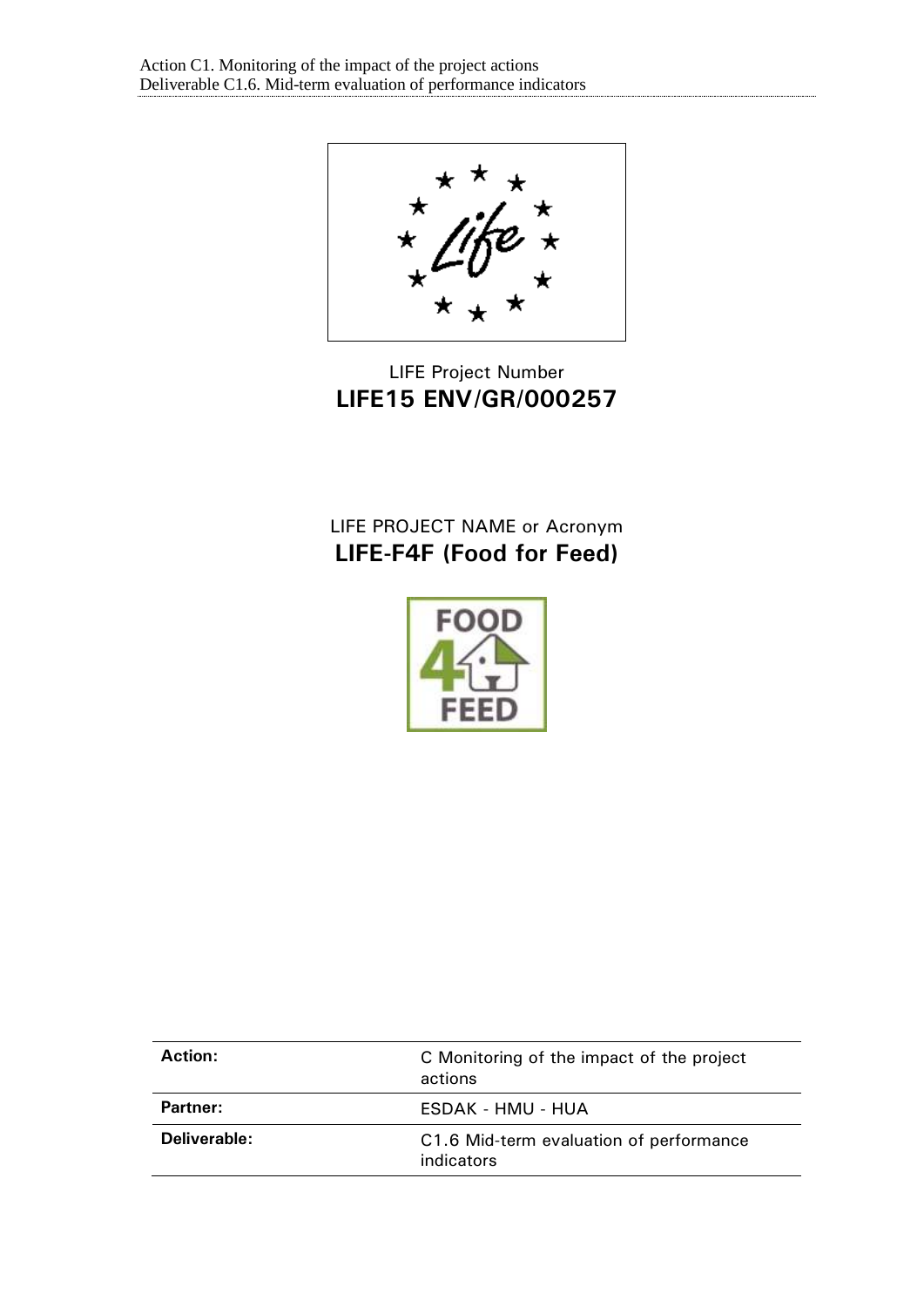## Table of contents

| $\mathbf{1}$ . |      |                                                                                           |  |
|----------------|------|-------------------------------------------------------------------------------------------|--|
|                | 1.1. |                                                                                           |  |
|                | 1.2. |                                                                                           |  |
|                | 1.3. |                                                                                           |  |
|                | 1.4. | RESOURCE COVERAGE / RANGE OF THE ENVIRONMENTAL / CLIMATE CHANGE IMPACT 5                  |  |
|                | 1.5. | IMPLICATION OF NGO (MANDATORY) INCLUDING INTERVENTIONS SUPPORTING EU ENVIRONMENTAL AND/OR |  |
|                |      |                                                                                           |  |
|                | 1.6. | INFORMATION AND AWARENESS- GENERAL PUBLIC REACHED AND/ OR MADE AWARE OF 5                 |  |
|                | 17   |                                                                                           |  |
|                | 1.8. |                                                                                           |  |
|                | 1.9. |                                                                                           |  |
| 2.             |      |                                                                                           |  |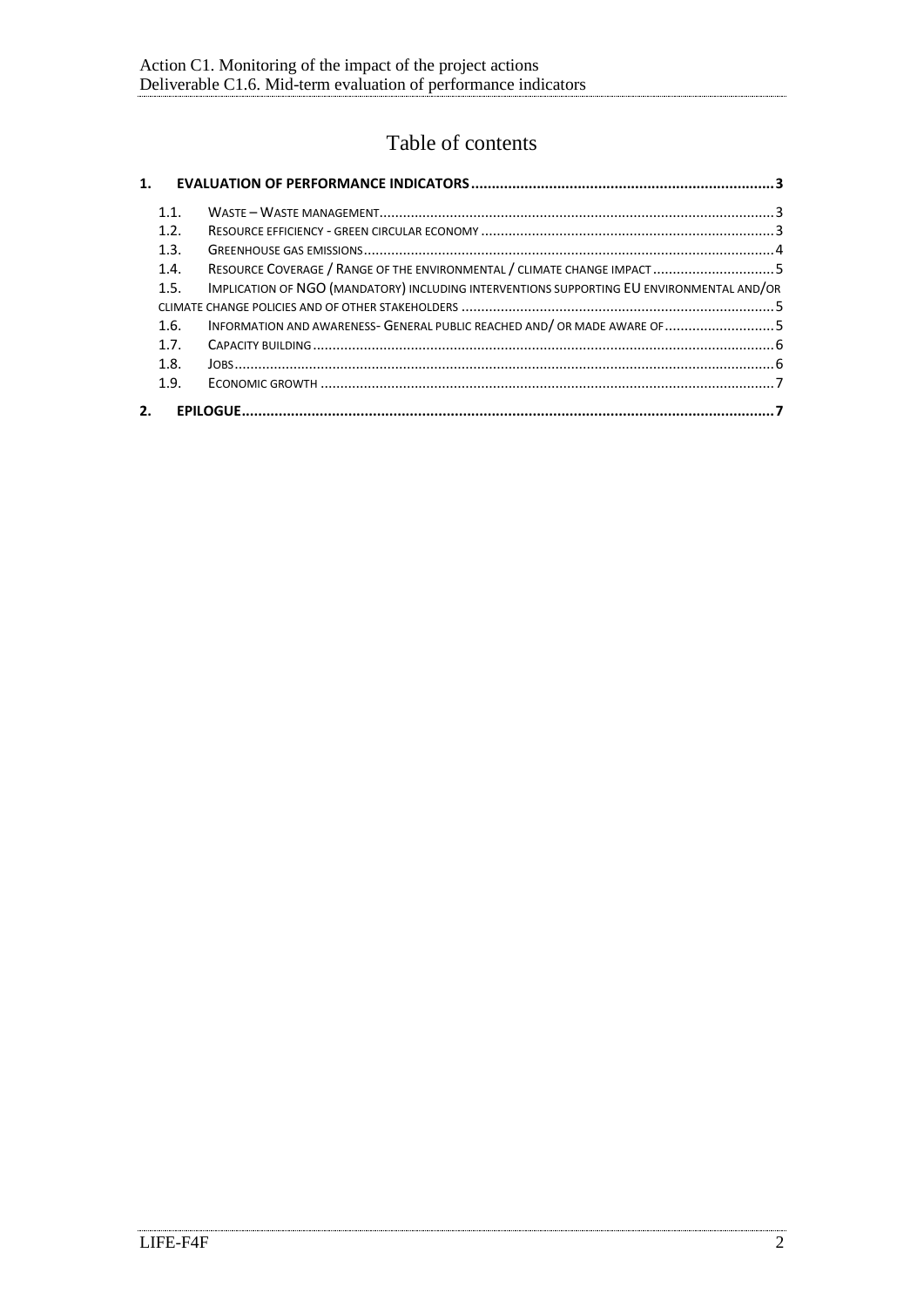## <span id="page-2-0"></span>1. **Evaluation of performance indicators**

Following the first evaluation of the F4F project's performance indicators (PI), in this report the evaluation of the same PI's is presenting for the period form the project's start up till April, 2020.

The concept for this Action and deliverable is the assessment of the impact of the project's realisation in a variety of parameters during the project's pilot and possible full-scale implementation.

Up to now and during this reference period, the first and the second operational period (initial operational period and 1st full scale operational period) of the project have been concluded. The complete list of key indicators for the project is reproduced below. Concerning the evaluation of performance indicators, from this period of the project the following indicators have been assessed, as presented in the paragraphs below.

## <span id="page-2-1"></span>**1.1. Waste – Waste management**

## **Description of indicator and target value**

*Annual reused quantity of food waste: 150 (metric tonnes per year). In total for the 3 periods of the project this is 450 metric tonnes.* 

A high level of consumption and tourist activity in the area is leading to increased waste generation. An estimated thirty thousand (30.000) metric tonnes of food wastes from the hospitality sector are produced in the area of the project annually. The management of waste is a major component of the Local Authorities' annual budget and management should provide optimal savings and benefit the community and the environment. The project's actions aim to reduce the generated food waste by ~0.5% annually.

#### **Data**

Reused quantity of food waste 2018 (7.5.2018 – 31.10.2018): **149.5 metric tonnes**.

Reused quantity of food waste 2019 (3.6.2019 – 31.10.2019): **144.0 metric tonnes**.

#### **Evaluation**

During the two concluded operational periods of the project, in total **293.5 metric tonnes** have been collected and treated in the pilot unit. This quantity has been reused and concequently diverted from landfill. Therefore, this means that from the 30.000 metric tonnes of food waste that are produced in the area of the project from the hospitality sector, the 29.706,05 metric tonnes need to be disposed in landfill.

Now, the last operational period is expected (June-November, 2020) and according to up to now data from previous periods, it is expected that 150 tonnes of food residues will be collected and treated.

## <span id="page-2-2"></span>**1.2. Resource efficiency - green circular economy**

## **Description of indicator and target value**

#### *No. of companies where green circular economy practices are implemented: 5*

During the project and up to the end of it was estimated that at least 5 companies where green circular economy practices are implemented will be involved. Such companies are relative to the waste management, hotels, animal farms, etc. When a full unit will be developed more than 50 companies is estimated to be involved.

#### **Data**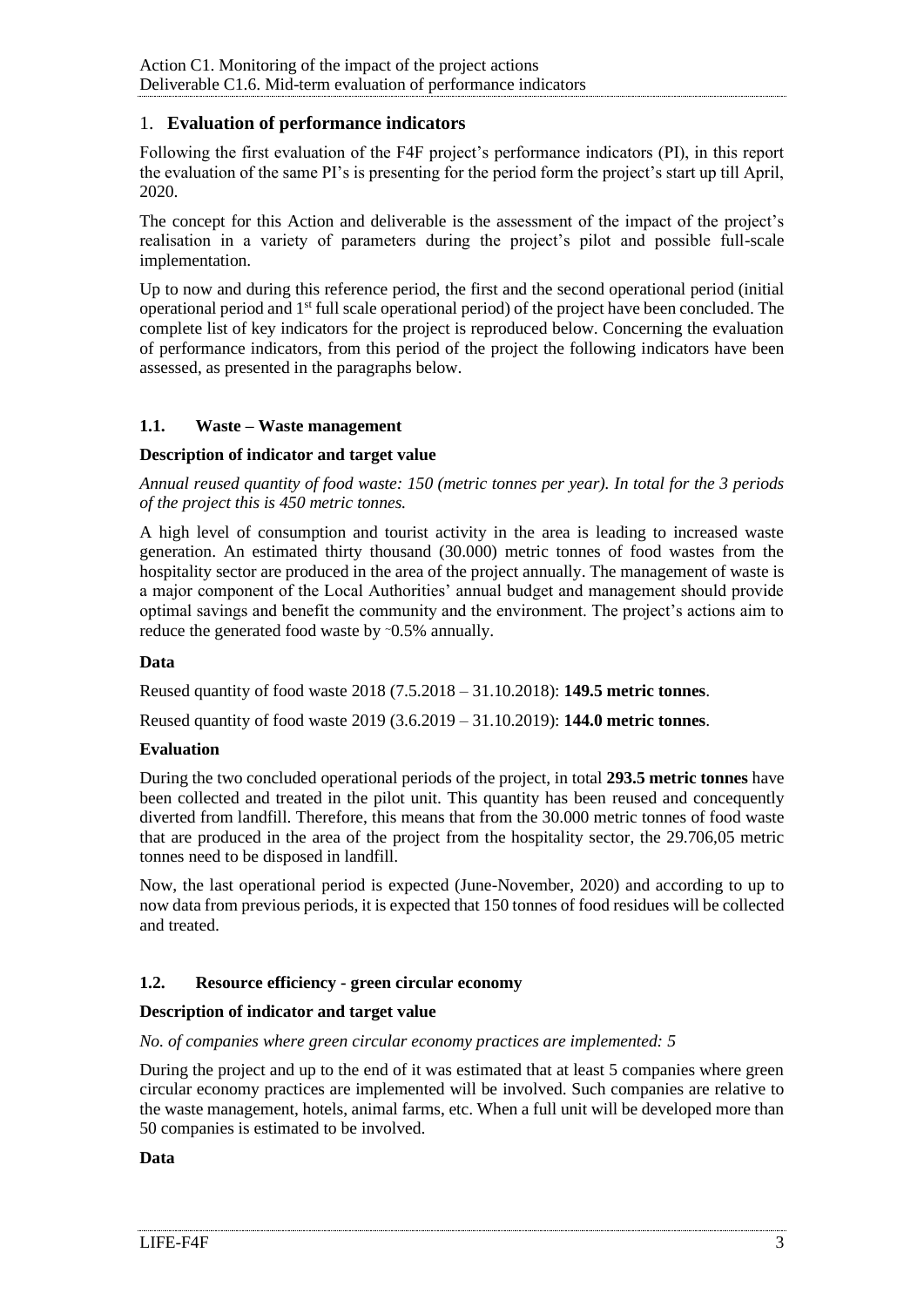Number of companies where green circular economy practices are implemented (2018): 4 hotels

Number of companies where green circular economy practices are implemented (2018): 4 hotels from previous year, 1 new hotel added and 1 catering service. In total 6

#### **Evaluation**

During the reference period, 6 companies where green circular economy practices are implemented have been involved with the project. It has been estimated that up to the project's conclusion at least 5 relevant companies will be involved. Now it is expected that more than 9 companies will be involved in with the project up to the end of it.

#### <span id="page-3-0"></span>**1.3. Greenhouse gas emissions**

#### **Description of indicator and target value**

*Avoidance of GHG emissions*

Avoidance of CO<sup>2</sup> by **50 metric tonnes CO2eq up to the end of the project.** 

Avoidance of Other greenhouse gases (CH4) by **650 metric tonnes CO2eq up to the end of the project.** 

The reduction of GHG contributes positively to the mitigation actions of Climate Change.

#### **Data**

During the period between May and October 2018, one hundred and fifty (**150**) metric tonnes of hotels' food residues have been diverted from landfill, resulting in the avoidance of **375 metric tonnes of CO2eq**. Thirty-seven (**37**) metric tonnes of dried animal feed were produced as a result of the initial operation of the Solar drying/ Pasteurisation pilot unit.

For the period June – October 2019, one hundred and forty-four metric tonnes of hotels' food residues have been diverted from landfill, resulting in the avoidance of **361,4 metric tonnes of CO2eq**. Twenty-eight (**28**) metric tonnes of dried animal feed were produced as a result of the second operation period of the Solar drying/ Pasteurisation pilot unit.

In total, during the reference period, about 736 metric tonnes of **CO2eq** have been avoided.

Details of the initial and the second operational period are presented in [Table 1.](#page-3-1)

|                    | Food residuals diverted<br>from landfill |                    | <b>Avoidance of GHG</b><br>emissions |                    |
|--------------------|------------------------------------------|--------------------|--------------------------------------|--------------------|
|                    |                                          | from $CO2$         | from $CH4$                           |                    |
|                    | tonnes                                   | tCO <sub>2ea</sub> | tCO <sub>2ea</sub>                   | tCO <sub>2eq</sub> |
| May - October 2018 | 149.5                                    | 31.2               | 343.3                                | 374.5              |
| June-October 2019  | 144.2                                    | 30.1               | 331.3                                | 361.4              |
| <b>Total:</b>      | 293.7                                    | 61.3               | 674.6                                | 735.9              |

<span id="page-3-1"></span>**Table 1.** Food residues diverted and avoided GHG emissions of the F4F Project

Total quantity in the duration of the project

#### **Evaluation**

Nevertheless, the Solar drying/ Pasteurisation Pilot Unit has successfully been operated on a consistent basis, and deviations from the targets set initially for KPIs are not anticipated, except in the case of exceptional circumstances, like the SARS-Covid 19 pandemic (SARS-CoV-2) and its impact on the tourist sector of Crete (Greece).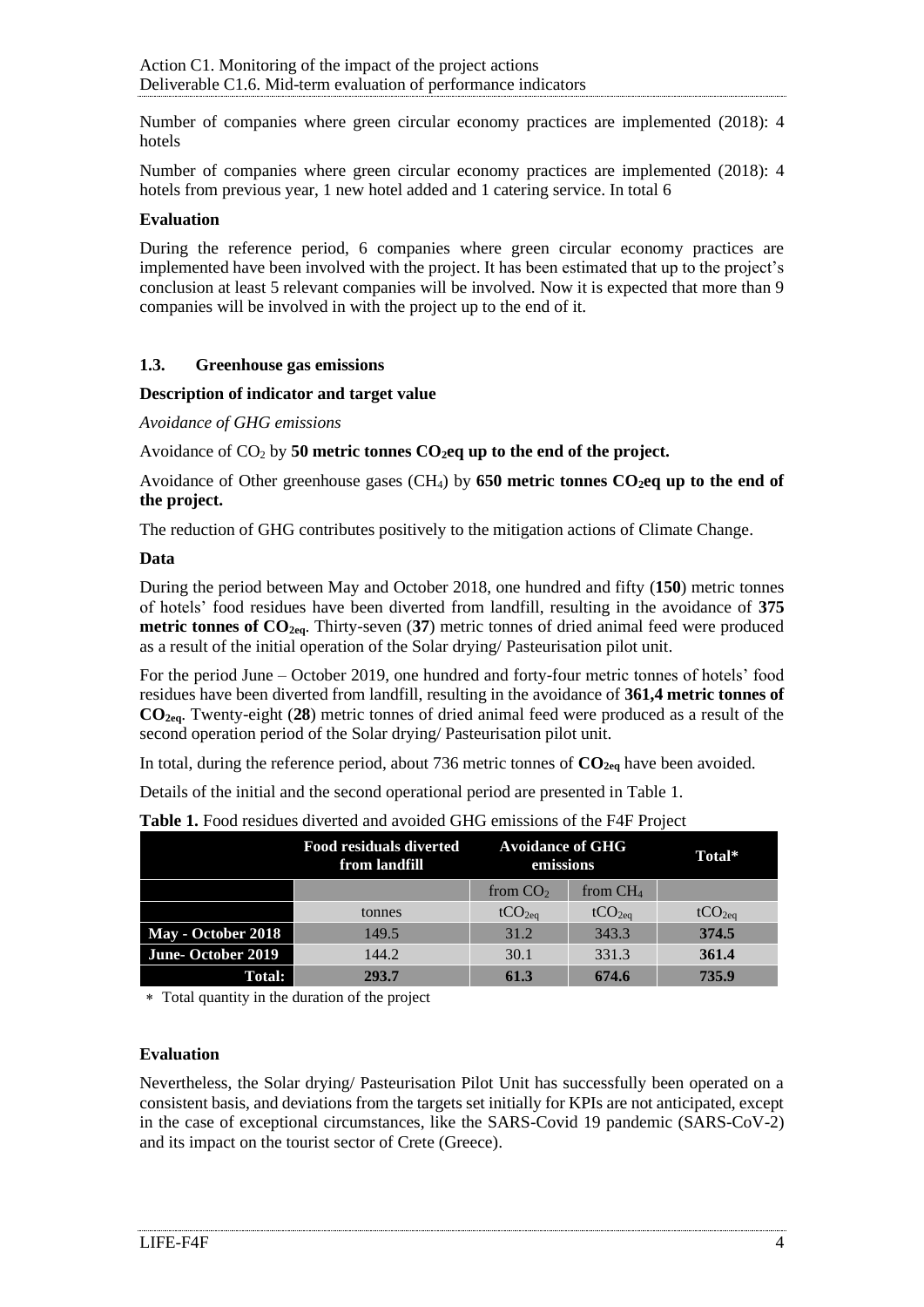## <span id="page-4-0"></span>**1.4. Resource Coverage / Range of the environmental / climate change impact**

## **Description of indicator and target value**

*Total human population and area to be affected by the project*

Total human population to be affected by the project (mandatory for floods/droughts, air, noise, climate adaptation): **11.000,00 of individuals** to be affected by the project

Permanent Population: **1.000,00 of individuals** to be affected by the project

Visitors / tourists: **10.000,00 of individuals** to be affected by the project

Total area to be affected by the project: **400 km<sup>2</sup> of total area** to be affected by the project

## **Data**

7 May 2018 – 31 October 2019 (for the two operational periods):

Total human population to be affected by the project (mandatory for floods/droughts, air, noise, climate adaptation): **11.000,00 of individuals** to be affected by the project

Permanent Population: **1.000,00 of individuals** to be affected by the project

Visitors / tourists: **10.000,00 of individuals** to be affected by the project

Total area to be affected by the project: **400 km<sup>2</sup> of total area** to be affected by the project

#### **Evaluation**

The project achieved the aimed targets in terms of population and total area.

#### <span id="page-4-1"></span>**1.5. Implication of NGO (mandatory) including interventions supporting EU environmental and/or climate change policies and of other stakeholders**

## **Description of indicator and target value**

*NGO: 3*

*Local Authorities: 2*

*Regional Authorities: 1*

*other interventions supporting EU environmental or climate change policies: 2*

## **Data**

*NGO: 0*

*Local Authorities:* **2**

*Regional Authorities:* **1**

*other interventions supporting EU environmental or climate change policies:* **0**

## **Evaluation**

Two municipalities (Local Authorities), Municipality of Heraklion and Municipality of Hersonissos, and the Regional Authority of Crete are implicated with one or another way to the project.

## <span id="page-4-2"></span>**1.6. Information and awareness- General public reached and/ or made aware of**

## **Description of indicator**

*Website* (number of individuals reached): 15.000 visits

*Other tools for reaching/raising awareness of the general public*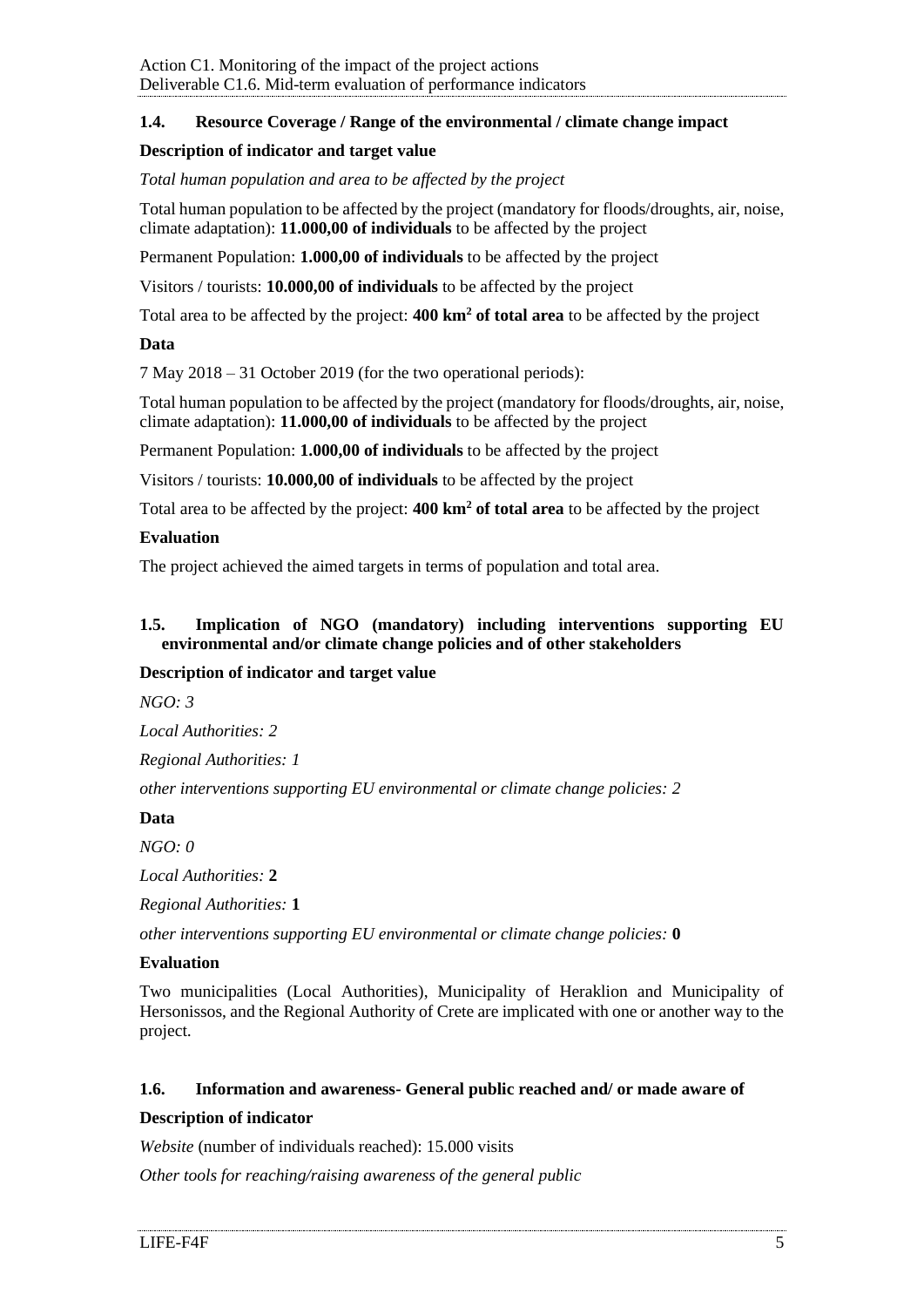Events/exhibitions; print; other media (videos, broadcasts): 5,000 individuals

No. of copies of articles, newspapers or brochures distributed (print media): 25

Active participation in evens: 500

*Surveys carried out regarding awareness of the environmental/climate problem addressed (only obligatory for information and awareness projects)*

General public (no. of individuals covered/survey): 500

#### **Data**

*Website* (number of individuals reached): **19,925 visits** (**12,823 unique visits**)

*Other tools for reaching/raising awareness of the general public*

Events/exhibitions; print; other media (videos, broadcasts): **3,800** individuals

No. of copies of articles, newspapers or brochures distributed: **250**

Active participation in evens: **130**

*Surveys carried out regarding awareness of the environmental/climate problem addressed (only obligatory for information and awareness projects)*

General public (no. of individuals covered/survey): **120**

#### **Evaluation**

The project is on course to achieve the set targets in terms of population reached and/ or made aware of the issues related to the project.

## <span id="page-5-0"></span>**1.7. Capacity building**

#### **Description of indicator**

*Networking and other professional training or education*

**Professionals** (No. of individuals trained): 200

**Networking** (No. of individuals): 80

**Conferences** (No. of individuals): 50

**Open days – workshops** (No. of individuals trained): 200

#### **Data**

Professionals (No. of individuals trained): **340**

Networking (No. of individuals): **22**

Conferences (No. of individuals trained): **0**

Open days – workshops (No. of individuals trained): **180**

#### **Evaluation**

It is anticipated that up to the end of the project the aimed targets will be achieved.

#### <span id="page-5-1"></span>**1.8. Jobs**

#### **Description of indicator and target value**

*Full-time equivalents (FTE) - Permanent (no. of FTE)*: 12,00